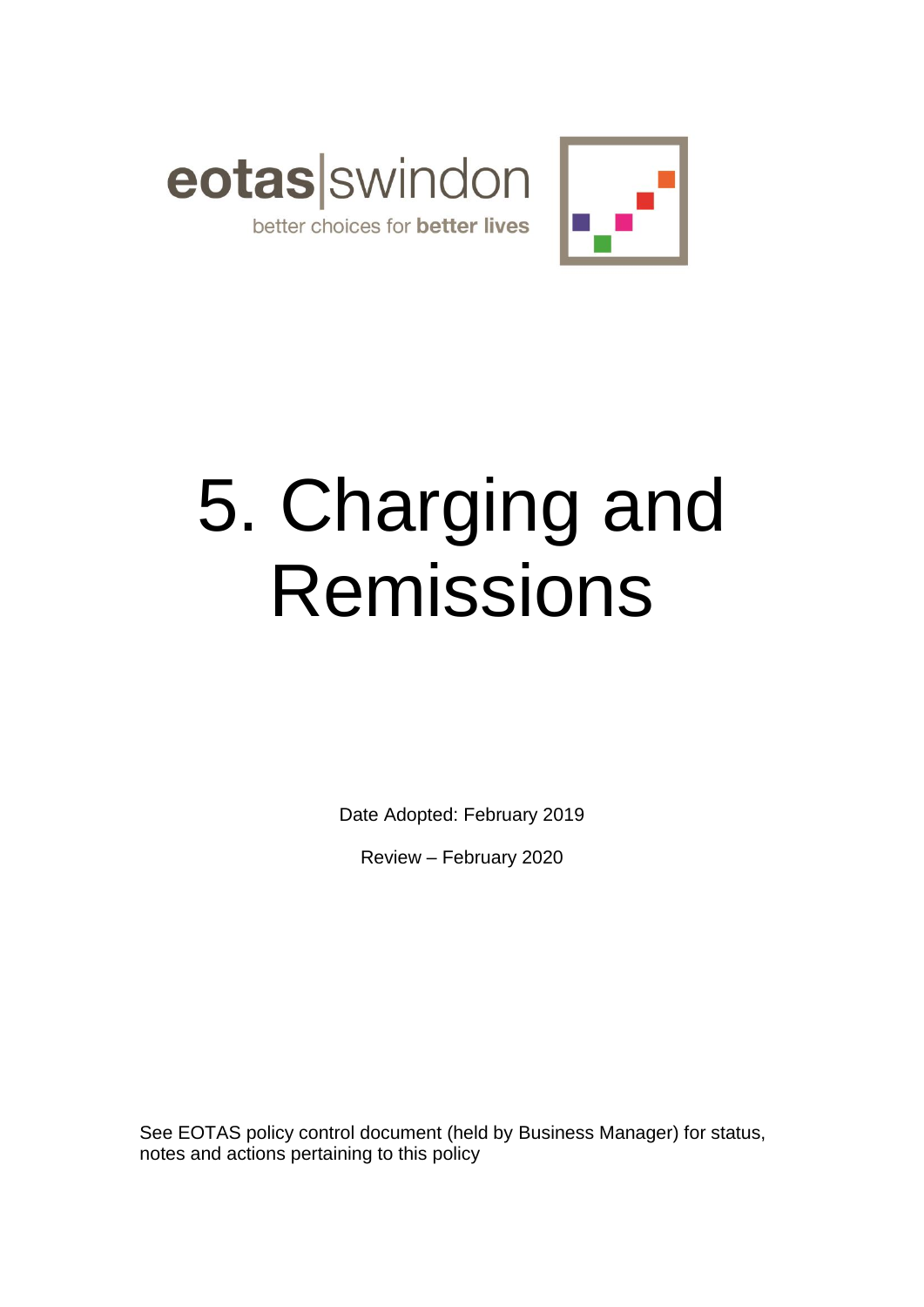# **Charging for damages (to be read in conjunction with the Behaviour policy number 25)**

EOTAS reserves the right to make reasonable reparation charges in the following circumstances:

- Damage to equipment, property or premises.
- Failure to attend Public/External Examinations

(Charges will be issued at the discretion of the Head of Centre/Head of EOTAS on a case by case basis.) Upon entry into the EOTAS service, parents/carers will be made aware of the following potential charges.

In the case of charges being made EOTAS will:

- Contact parents/carers to discuss the incident
- Establish the cost of replacement/repair/fee incurred.
- Confirm in writing the cost and charge to be made to parent/carer.

Charges will be made on the following basis:

- Cost of up to £100 damage a 50% charge.
- Cost of between £100-£250 a 30% charge
- Cost of over £250 a 15% charge

# **Charging for EOTAS placements – to be read in conjunction with the Admissions policy (number 2)**

#### The Fernbrook Centre (permanently excluded students)

The Local Authority commission an agreed amount of places each year along with a negotiated top-up fee to support the service to meet the needs of the students.

#### The Riverside Centre (vulnerable and anxious)

The Local Authority commission an agreed amount of places each year. In addition, the referring mainstream school will be charged a top up rate. This is calculated at a daily rate based on an agreed annual fee which is authorised by Schools Forum each year.

April 18 – March 19 – Top up fee is £6500 April 19 – March 20 – Top up fee is £6500

The daily rate is charged from the day that the student is supported by EOTAS and is considered to be 'dual-registered' with the mainstream school. All referrals for this service is carried out via the EOTAS non-pex'd panel meeting. A direct debit will be requested by Swindon Borough Council at the beginning of each term to cover charges for the previous term.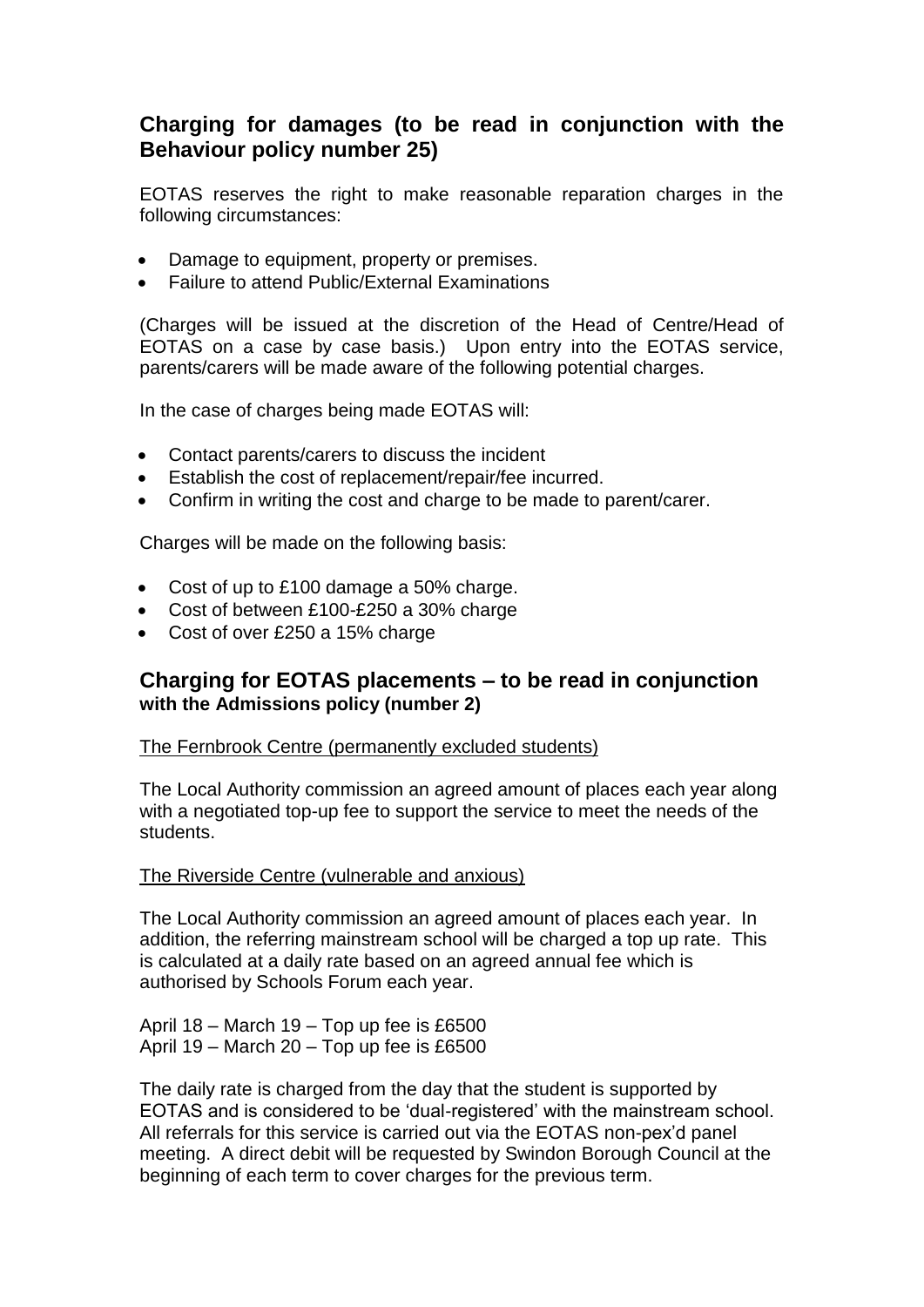Schools outside the boundary of Swindon Borough Council and colleges/alternative provisions wishing to make a referral to the admissions panel may do so. The charges for this will be an additional commissioned place plus the tops up fee. Please contact EOTAS for current charging rates.

# GWH, Hospital and Home Education Service

# **Universal Offer**

This is funded directly by the Local Authority to EOTAS to provide:-

- A dedicated, equipped educational space within the children's ward of GWH which is staffed by experienced teachers
- Teaching for students who:
	- are an in-patient at the Great Western Hospital and are well enough to be taught and/or
	- have complex medical conditions which require frequent admissions to hospital for treatment
- Advice and consultation to schools/academies regarding the education of students with medical and/or mental health needs up to 10 hours per school in any academic year. For example:
	- $\circ$  Dedicated staff who will act as lead professionals to liaise with medical staff and advise schools and academies on the delivery of personalised learning programmes for children with medical needs.
	- $\circ$  Attendance in an advisory capacity at relevant multi-agency and review meetings for in-patients and non-hospitalised students.
	- $\circ$  Family liaison.

Please note that if the advice and consultation to a school reaches more than 10 hours per year, then charges based on an hourly rate will apply as per the rates below.

### **The Individual Offer**

This is a chargeable service commissioned by the mainstream school and comprises of:-

- Direct educational support chargeable for:-
	- Tuition (1:1 or in a small group) plus fixed fee mileage
	- Integration to/from the Hospital & Home Education Service, to include:-

The set up and preparation for the delivery of agreed curriculum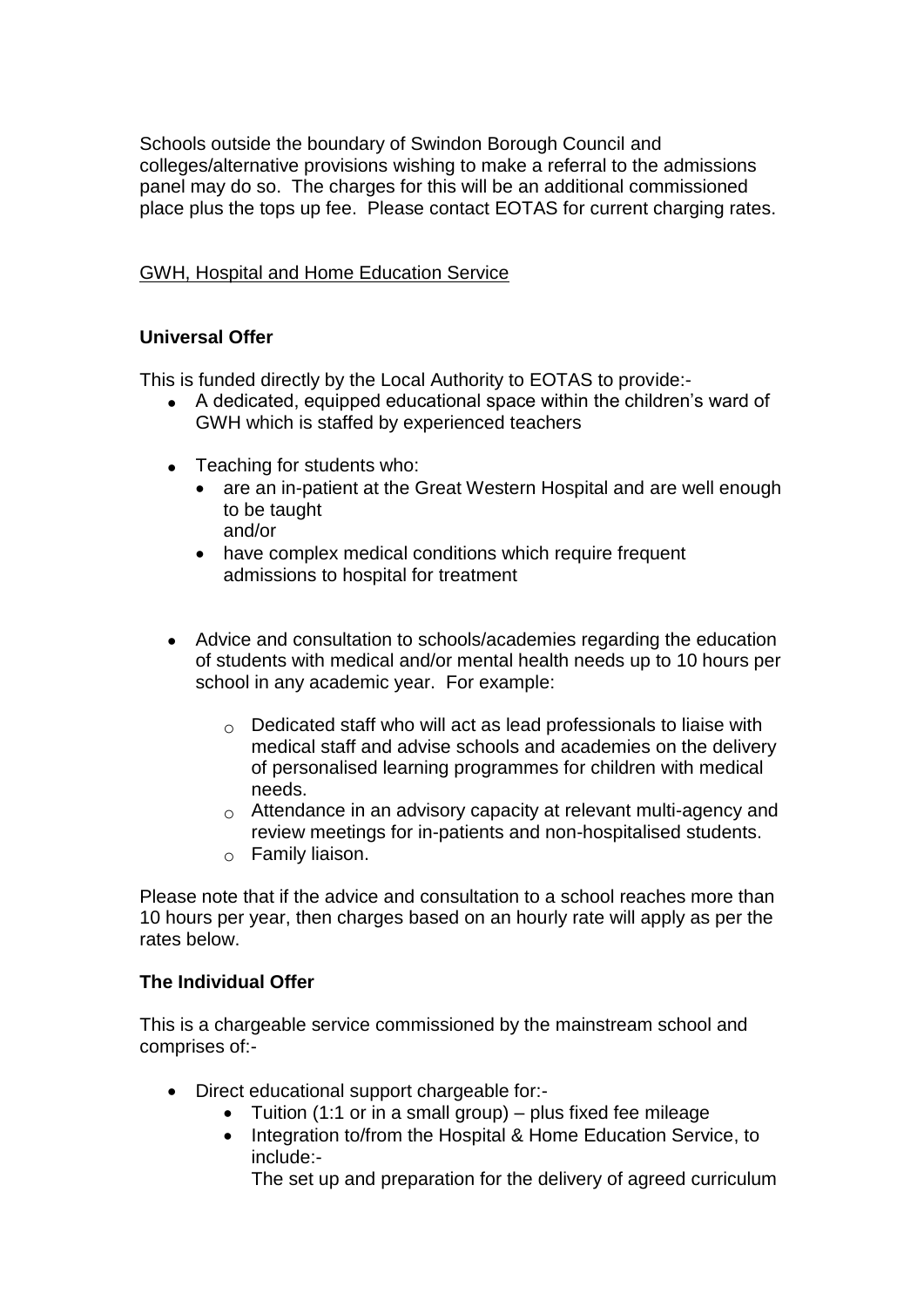Attendance of H&HES Tutors at meetings as directed by school

- Non chargeable support (to be reviewed)
	- Assessment
	- Administration
	- Head of H&HES Centre liaison

Provision will be agreed via a Service Level agreement between EOTAS Swindon and the Head Teacher of the School/Academy. The student will remain the responsibility of the referring school and the will be classified as subsidiary dual registered for the agreed hours of tuition only.

Students remain on roll at their mainstream school until the end of Year 11.

For non-attendance with <1 hour notice, or for safety reasons, one hour will be charged.

For this service, the following charges will apply to all mainstream schools within the Swindon Borough boundary (With effect from 1<sup>st</sup> April 2018):-

An hourly rate of £32 plus a fixed mileage fee of £5.00 per journey to all locations within the Borough (excluding the Great Western Hospital) will be charged. These charges will be reviewed annually.

A direct debit will be requested by Swindon Borough Council at the beginning of each term to cover charges for the previous term.

Schools outside the boundary of Swindon Borough Council and colleges/alternative provisions wishing to make a referral to the EOTAS nonpex'd panel may do so. The charges for this will be calculated at the time and agreed via a Service Level Agreement. Please contact [thanks@swindon.gov.uk](mailto:thanks@swindon.gov.uk) for current charging rates.

### Bespoke non-medical 1:1 tuition

Provision will be agreed via a Service Level agreement between EOTAS Swindon and the Head Teacher of the School/Academy when the student becomes dual registered with EOTAS Swindon on admission. Students remain on roll at their mainstream school until the end of Year 11.

For non-attendance with <1 hour notice, or for safety reasons, one hour plus any expenses (parking tickets etc) will be charged.

For this service, the following charges will apply to all mainstream schools within the Swindon Borough boundary (With effect from 1<sup>st</sup> April 2018):-

An hourly rate of between £33 - £50 per hour will be charged (depending on the grade of the tutor assigned/available at time of referral). This charge will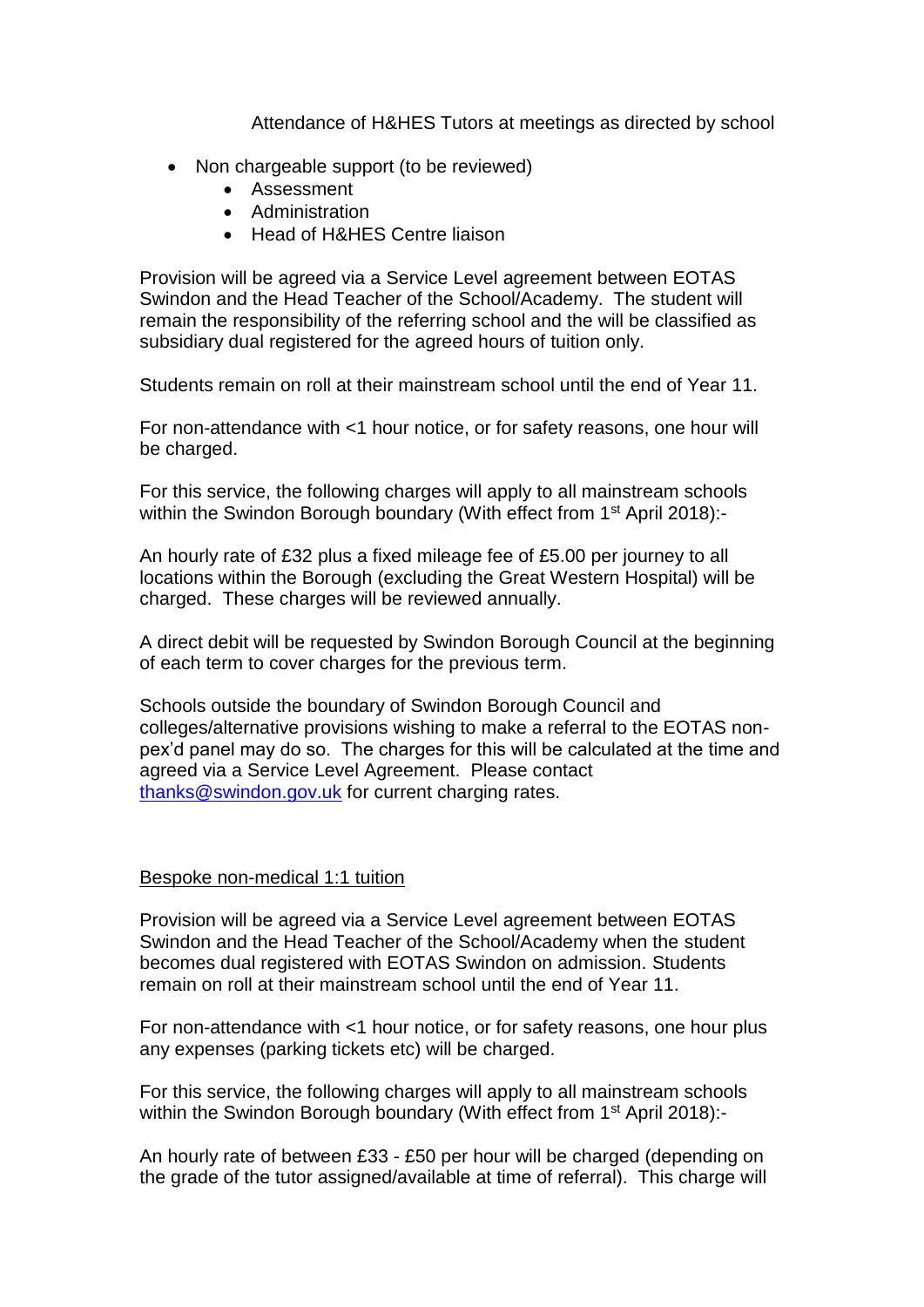be agreed before any commitment to tuition commencing. These charges will be reviewed annually to reflect changes in Teacher's pay policy.

A direct debit will be requested by Swindon Borough Council at the beginning of each term to cover charges for the previous term.

Schools outside the boundary of Swindon Borough Council and colleges/alternative provisions wishing to make a referral to the EOTAS nonpex'd panel may do so. The charges for this will be calculated at the time and agreed via a Service Level Agreement. Please contact [thanks@swindon.gov.uk](mailto:thanks@swindon.gov.uk) for bespoke charging rates.

Adolescent Unit, Marlborough House This service is funded directly by the Local Authority.

### **School meals**

There is not a charge for school meals to those students who are eligible for free school meals. All other students will receive the offer to purchase a school meal based on the current pricing charged.

#### **Public examinations**

We will charge for non-attendance of any exam that the student has been entered for by the service. This will be at the full cost of the exam. There will also be a charge for a resit of any exam requested by the student.

### **Activities that take place during/after school hours**

There is no charge for activities that take place when they are part of the curriculum.

We may however charge for:-Books and materials that a parent/carer wishes the child to keep Music or vocal tuition Board and lodging for a student on a residential visit Non-curriculum related trips Optional extras

#### **Residential activities**

Our school will charge for:-

Board and lodging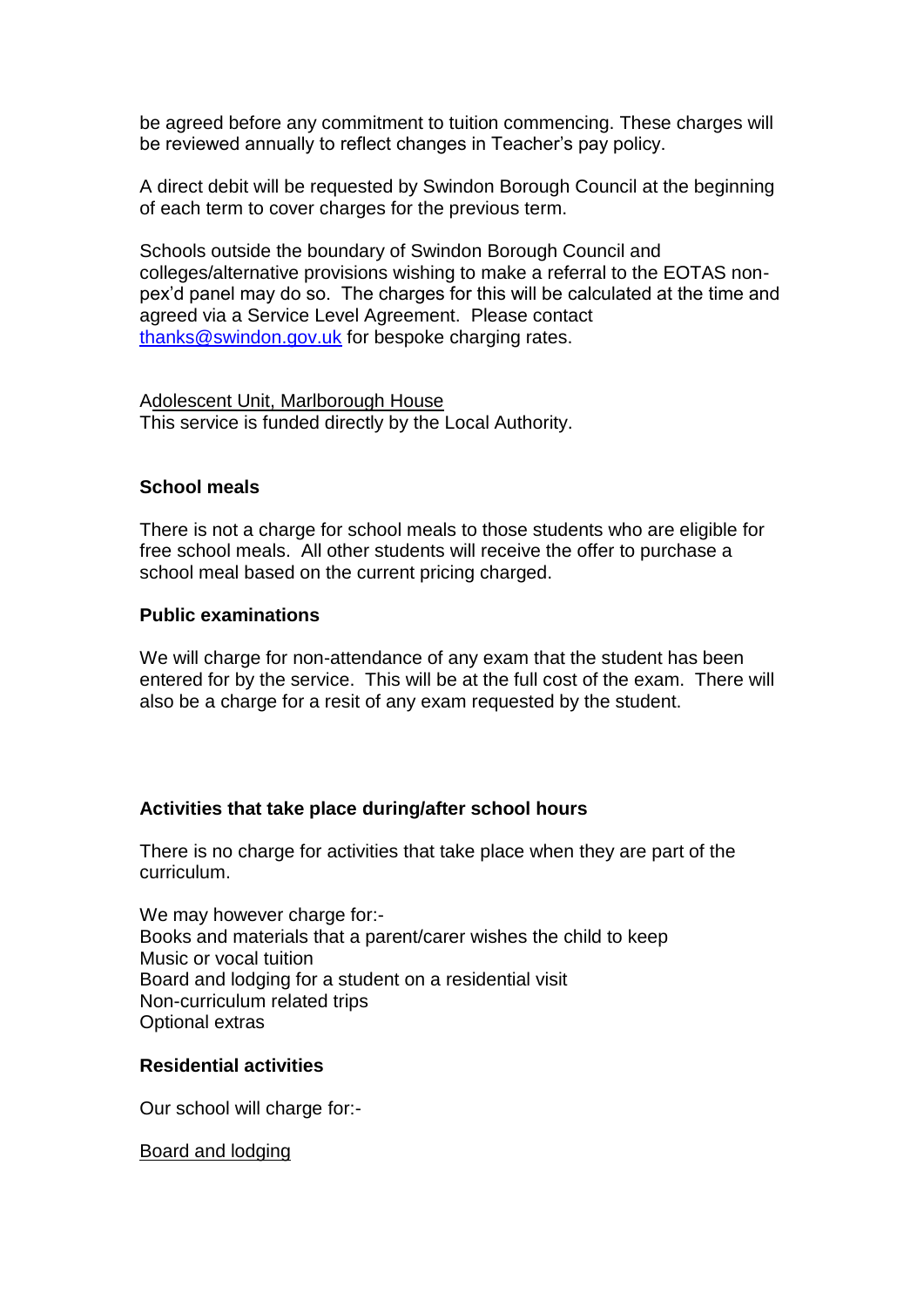When any visit has been organised by the school where there may be a cost for board and lodging, parents/carers will be informed before this visit takes place. We will charge anything up to the full cost of board and lodging on residential visits, whether it is classified as taking place during school hours or not. The charge will not exceed the actual cost. Parents who can prove hardship may be exempt from paying this cost (see guidance on remissions).

## **Extended services**

EOTAS is dedicated to providing a well-rounded education for the students which may include extra-curricular activities (extended services). Extended services enable EOTAS to provide:

High-quality learning opportunities either side of the school day

Providing access to study support, parenting support, health, social care or special educational needs support

Ways of increasing student engagement

Ways of improving outcomes and narrowing gaps between different groups of students

The total charge will not exceed the cost of providing the activity and no parent will be asked to subsidise others.

### **Voluntary contributions**

The school, Management Committee or Local Authority may ask for voluntary contributions to the school for general funds and/or to fund activities that will enrich our student's education.

In any case where an activity cannot be afforded without voluntary funding, this will be made clear to the parents/carers by the school. If the activity is cancelled, all monies will be returned to the parents/carers.

There is no obligation for a parent/carer to make any contribution and the school will in no way pressure parents to make a contribution.

### **Inability or unwillingness to pay**

EOTAS is committed to ensuring fair access and treatment of all students, and this means ensuring that no child is excluded from an activity because the parents/carers of that child are unwilling or unable to pay. If there is insufficient funding for an activity, then it will be cancelled.

The identity of the child or parent/carer of the child who did not want to, or could not make the payment, will not be disclosed under any circumstances.